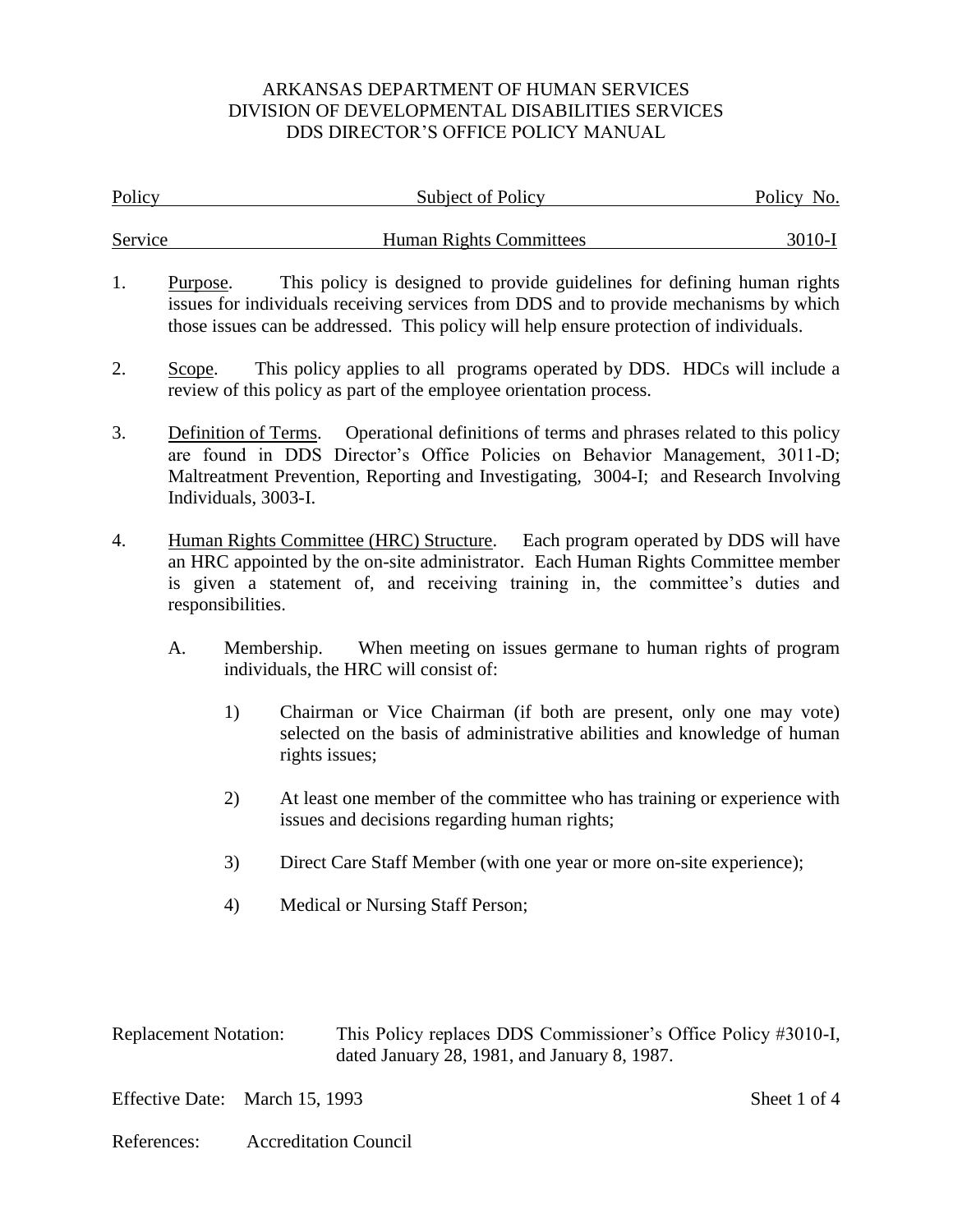| Policy  |                 |                                                                                               | <b>Subject of Policy</b>                                                                                                                                                                                                                                                                                                                             | Policy No. |  |  |
|---------|-----------------|-----------------------------------------------------------------------------------------------|------------------------------------------------------------------------------------------------------------------------------------------------------------------------------------------------------------------------------------------------------------------------------------------------------------------------------------------------------|------------|--|--|
| Service |                 |                                                                                               | <b>Human Rights Committees</b>                                                                                                                                                                                                                                                                                                                       | $3010-I$   |  |  |
|         |                 | 5)                                                                                            | Psychology Staff Person (advisory capacity, non-voting);                                                                                                                                                                                                                                                                                             |            |  |  |
|         |                 | 6)                                                                                            | At least one-third of the committee's members are not affiliated with the<br>agency;                                                                                                                                                                                                                                                                 |            |  |  |
|         |                 | 7)                                                                                            | Individuals served by the facility and/or their representatives.                                                                                                                                                                                                                                                                                     |            |  |  |
|         |                 | 8)                                                                                            | Additional participants may be invited at the discretion of the Chairman,<br>in a non-voting and advisory capacity chosen on the basis of their<br>expertise in relation to the issue under consideration.                                                                                                                                           |            |  |  |
|         | <b>B.</b>       |                                                                                               | Members shall be appointed to specific lengths of service<br>Membership Terms.<br>as determined by the on-site administrator at the time of appointment.                                                                                                                                                                                             |            |  |  |
|         | $C$ .           | Quorum.                                                                                       | A quorum will consist of at least three voting members.                                                                                                                                                                                                                                                                                              |            |  |  |
| 5.      |                 | HRC Function.<br>to the following:                                                            | The broad purpose of the HRC is to ensure and protect the human<br>rights of individuals receiving services, keep abreast of current knowledge and issues in<br>the area of human rights, and provide a mechanism for information dissemination of such<br>knowledge and issues to the program staff. Specific functions include but are not limited |            |  |  |
|         | A.              |                                                                                               | As determined by policy, reviewing proposals involving the use of behavior<br>management (DDS Director's Office Policy on Behavior Management, 3011-D).                                                                                                                                                                                              |            |  |  |
|         | <b>B.</b>       | Monitoring and evaluating all uses of behavior management programs requiring<br>HRC approval. |                                                                                                                                                                                                                                                                                                                                                      |            |  |  |
|         | $\mathcal{C}$ . |                                                                                               | Reviewing documented evidence of alleged cases referred to the committee of<br>maltreatment/other situations as covered by DDS policy (as in Director's Office<br>Policy 3004-I) to determine the appropriateness and adequacy of the<br>investigation.                                                                                              |            |  |  |
|         | D.              |                                                                                               | Reviewing and/or gathering documented evidence of alleged cases of denial of<br>individual's rights referred to the HDC.                                                                                                                                                                                                                             |            |  |  |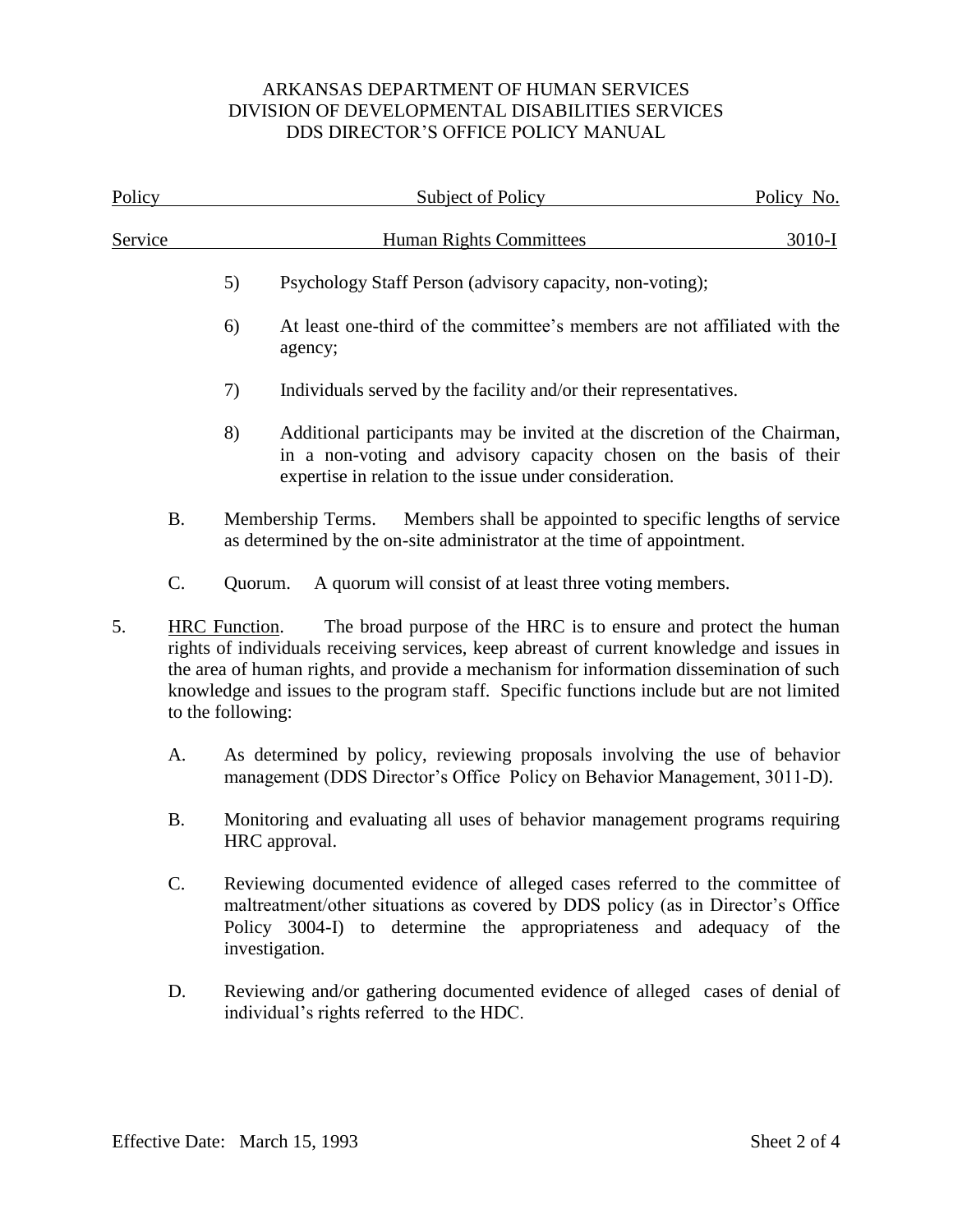| Policy  |    | Subject of Policy                                                                                                                                                                                                                                                                                                                                                                                                                                                                                                                                                                                                                 | Policy No. |  |
|---------|----|-----------------------------------------------------------------------------------------------------------------------------------------------------------------------------------------------------------------------------------------------------------------------------------------------------------------------------------------------------------------------------------------------------------------------------------------------------------------------------------------------------------------------------------------------------------------------------------------------------------------------------------|------------|--|
| Service |    | <b>Human Rights Committees</b>                                                                                                                                                                                                                                                                                                                                                                                                                                                                                                                                                                                                    | $3010-I$   |  |
|         | E. | Maintaining a complete and up-to-date record of its work.                                                                                                                                                                                                                                                                                                                                                                                                                                                                                                                                                                         |            |  |
|         | F. | Reviewing all human rights issues in research proposals to be carried out on-site,<br>and to make recommendations to the DDS Research Review Board through the<br>on-site administrator.                                                                                                                                                                                                                                                                                                                                                                                                                                          |            |  |
|         | G. | Setting up procedures to carry out the above and to file those with the Office of<br>the DDS Director.                                                                                                                                                                                                                                                                                                                                                                                                                                                                                                                            |            |  |
|         | H. | Establishing procedures for committee operations which include the following<br>components:                                                                                                                                                                                                                                                                                                                                                                                                                                                                                                                                       |            |  |
|         |    | Schedule of meetings;<br>1)<br>Rules of order;<br>2)<br>Rules of record keeping;<br>3)<br>Removal of committee members.<br>4)                                                                                                                                                                                                                                                                                                                                                                                                                                                                                                     |            |  |
| 6.      |    | Complaints or questions regarding aspects of individual's<br>Reporting of Complaints.<br>rights may be made directly to any Human Rights Committee member, as well as to the<br>on-site administrator. The Human Rights Committee must immediately inform the on-<br>site administrator of any question or complaint brought to it directly. The on-site<br>administrator shall be given an opportunity to solve whatever problems exist. The on-site<br>administrator must report back to the Human Rights Committee on the final outcome of<br>any complaint or question regardless of its origin within five (5) working days. |            |  |
| 7.      |    | Personal or professional interest which influences or can influence<br>Conflict of Interest.<br>the ability to make fair objective decisions. In cases where conflict of interest arises, the<br>on-site Administrator retains the right to intervene.                                                                                                                                                                                                                                                                                                                                                                            |            |  |
| 8.      |    | Removal of Committee Members.<br>Committee members may be dismissed from<br>committee membership for unethical conduct such as, but not limited to violation of<br>confidentiality, repeated failure to attend and/or participate, and flagrant disregard for<br>individual's rights. Removal shall be accomplished by the on-site administrator and a                                                                                                                                                                                                                                                                            |            |  |

replacement appointed.